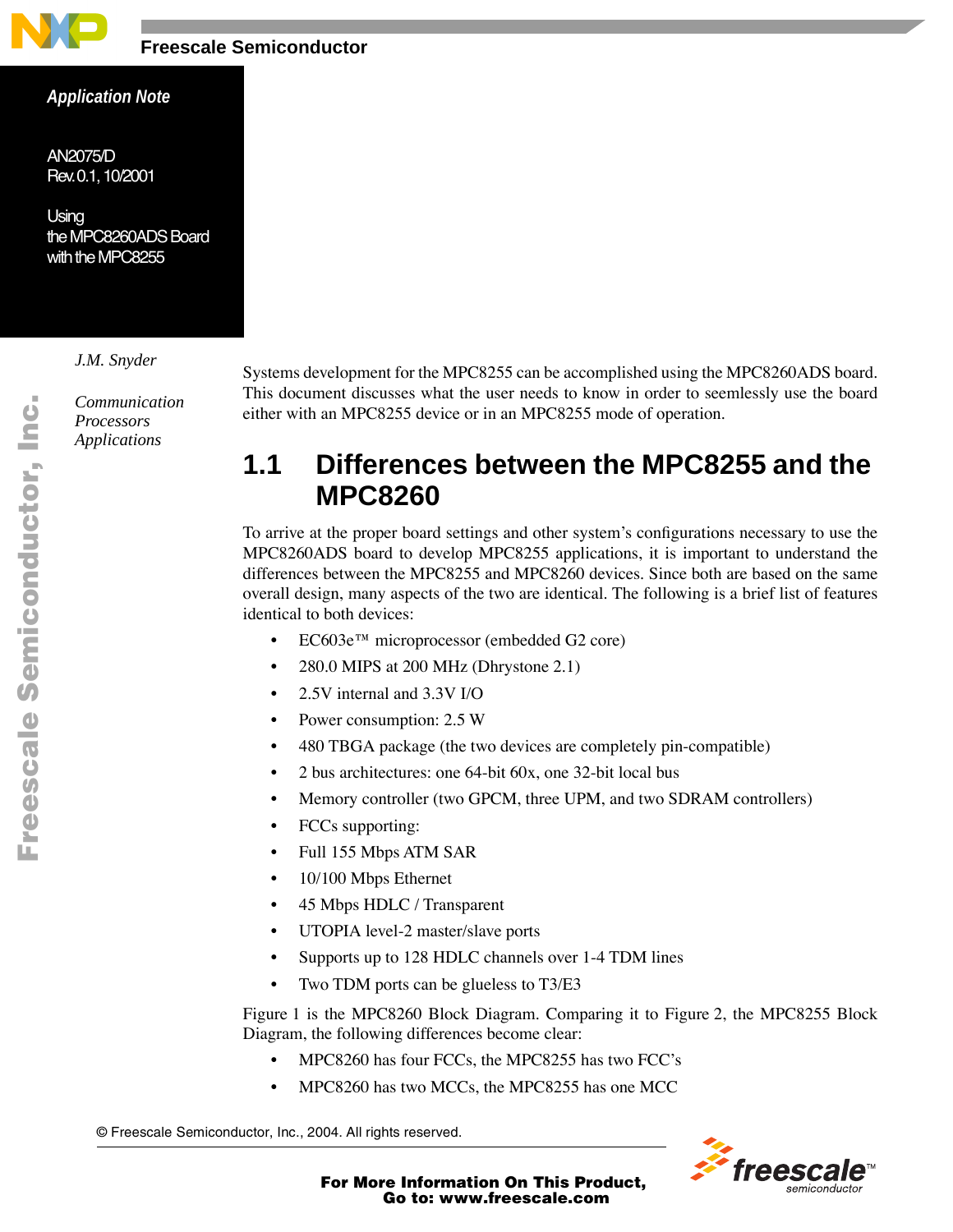

**Differences between the MPC8255 and the MPC8260** 



**Figure 1. MPC8260 Block Diagram**

2 **Using the MPC8260ADS Board with the MPC8255**

n

.<br>ق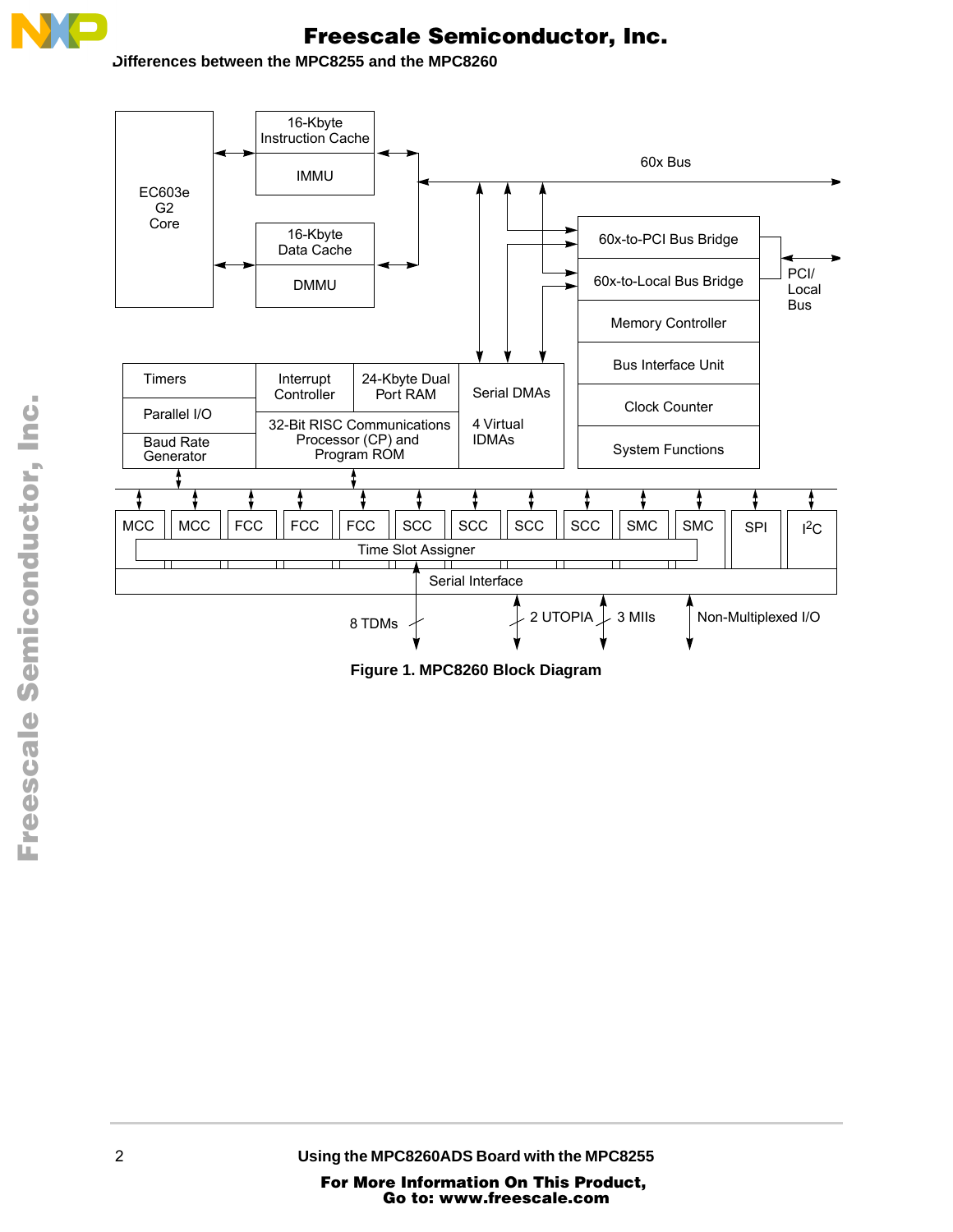

**Configuring the MPC8260ADS Board for the MPC8255**



**Figure 2. MPC8255 Block Diagram**

There are also speed differences, which may be critical when configuring the MPC8260ADS board to use with the MPC8255 processor. The MPC8260's core speed can currently be varied from 100Mhz to greater than 200Mhz. The MPC8255 has a specific core speed range, from 100Mhz to a maximum of 200Mhz. The CPM speed of the MPC8260 can vary from133Mhz to 166Mhz. The MPC8255's CPM speed is limited to 100Mhz. The key difference is the bus speed which also derives the two other speeds. The MPC8260 can run at bus speeds up to 66Mhz. The MPC8255 is limited to 50Mhz.

# **1.2 Configuring the MPC8260ADS Board for the MPC8255**

The MPC8260ADS board comes equipped with an MPC8260 in the processor socket. It is preset to run with a core speed of 133Mhz, a CPM speed of 133Mhz, and a bus speed of 66Mhz (see Note). All of these can be changed to accommodate development for an MPC8255 device.

# **1.2.1 Changing the ADS Board Bus Speed to 50Mhz**

The bus speed currently running on the MPC8260ADS board is determined by the value of the oscillator at location U16. Changing the bus speed, then, requires replacing the clock generator oscillator at U16 with an oscillator of the desired value. The specifications required by a 50Mhz oscillator for the MPC8255 are

Using the MPC8260ADS Board with the MPC8255 3

For More Information On This Product, Go to: www.freescale.com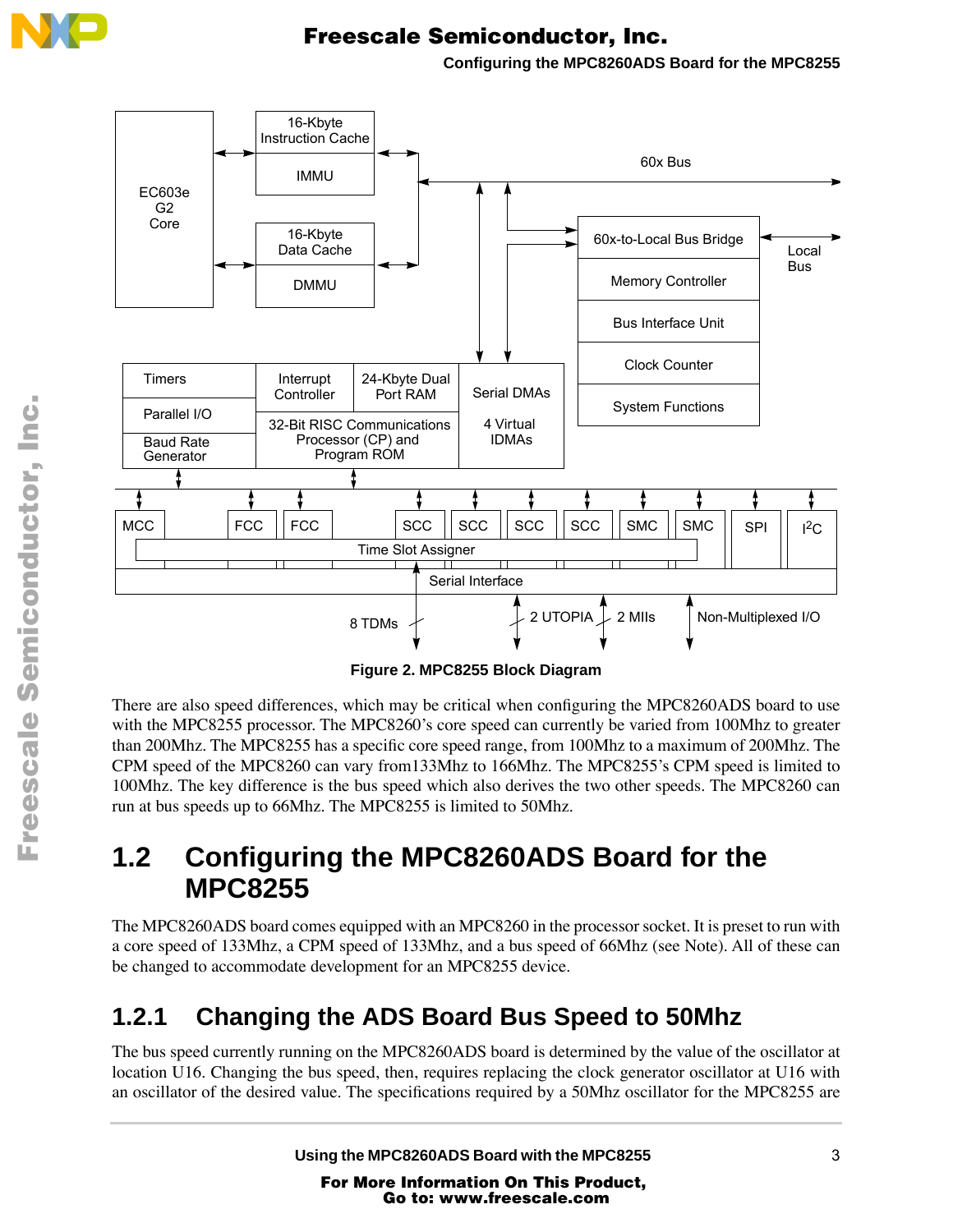

### **Configuring the MPC8260ADS Board for the MPC8255**

that it must use a 3.3 V supply, be 4-pins, on an 8 pin DIP form factor. An example oscillator for this function is the M-TRON M3H16FCD at 50Mhz. Location U16 is socketed, so that changing the oscillator is simply a matter of pulling out the existing oscillator and replacing it with the 50Mhz oscillator, ensuring the correct polarity by matching up the pin one position.

### **NOTE**

At this writing, the MPC8260ADS boards are equipped with a 66Mhz oscillator which must be changed out to a 50Mhz oscillator to provide the 50Mhz bus speed required by the MPC8255. Earlier versions of the MPC8260ADS board were shipped with a 40Mhz oscillator at location U16. These earlier boards then are factory shipped with a bus speed of 40Mhz. A 40Mhz bus speed is adequate for use with an MPC8255, and changing it out is left to the discretion of the user.

# **1.2.2 Setting the Core and CPM Speed Values**

The core and CPM speeds programmed into the processor, are determined only at power-on reset, based on values in the seven MODCK bits (see the MPC8260 Users Manual,MPC8260UM/D, Rev 0, section 9.2. These bits determine the multiplication factors used on the bus speed to feed the core and CPM. The MODCK H bits 0-3 are programmed into the hard reset config word (HRCW) and the MODCK L bits 1-3 are taken from the value at their associated device pins being either pulled high or grounded.

The MPC8260ADS board provides two ways of choosing which HRCW it uses, by DS1, switch 1. If this switch is set to OFF, the HRCW is taken from a value programmed into the pal at location U17, which feeds a board control status register, thus called the BCSR configuration word, coupled with the settings at DS1, switches 2-5 for the MODCK\_H values. If DS1, switch 1 is ON, then the board will take the HRCW programmed into the FLASH, which provides programmed values for MODCK\_H. The MODCK\_L bits are set at DS1, switches 6-8, regardless which HRCW configuration is chosen by the user.

The factory default setting is DS1, switch 1 set to OFF, choosing the BCSR values for the HRCW, meaning that the core and CPM speeds can be configured by DS1- switches 2-8, the MODCK\_H and MODCK\_L values (see the MPC8260ADS Users Manual, Figure 2-4. DS1 Description, Table 2-1, MODCK (1:3) Encoding, and Table 4-1. Hard Reset Configuration Word). The switch values translate to ON=0. These values are factory set to 0101\_111, meaning that the core value is three times the bus speed (120Mhz or 200Mhz depending on the factory supplied oscillator/bus speed value of 40Mhz or 66Mhz) and the CPM speed is set to two times the bus speed (80Mhz or 133Mhz depending on the factory supplied oscillator/bus speed value of 40Mhz or 66Mhz).

### **1.2.2.1 Setting DS1 on the MPC8260ADS Board for the MPC8255 Processor**

As covered earlier, the maximum speed settings for the MPC8255 are 50Mhz bus, 100Mhz CPM, and 200Mhz for the core. Also covered earlier, the bus speed provided by the MPC8260ADS board is determined by the value of the clock generator oscillator at location U16 (which will be either 40Mhz or 66Mhz depending on whether the board under consideration was shipped earlier or more recently).

## **1.2.2.1.1 Optimum Settings for DS1**

If the oscillator at U16 is changed to 50Mhz, and DS1, switch 1 is in the OFF position, then the optimum values to achieve 100Mhz CPM and 200Mhz for the core are DS1, switches 2-8 should be 0110\_001 (ON, OFF, OFF, ON, ON, ON, OFF).

4 **Using the MPC8260ADS Board with the MPC8255**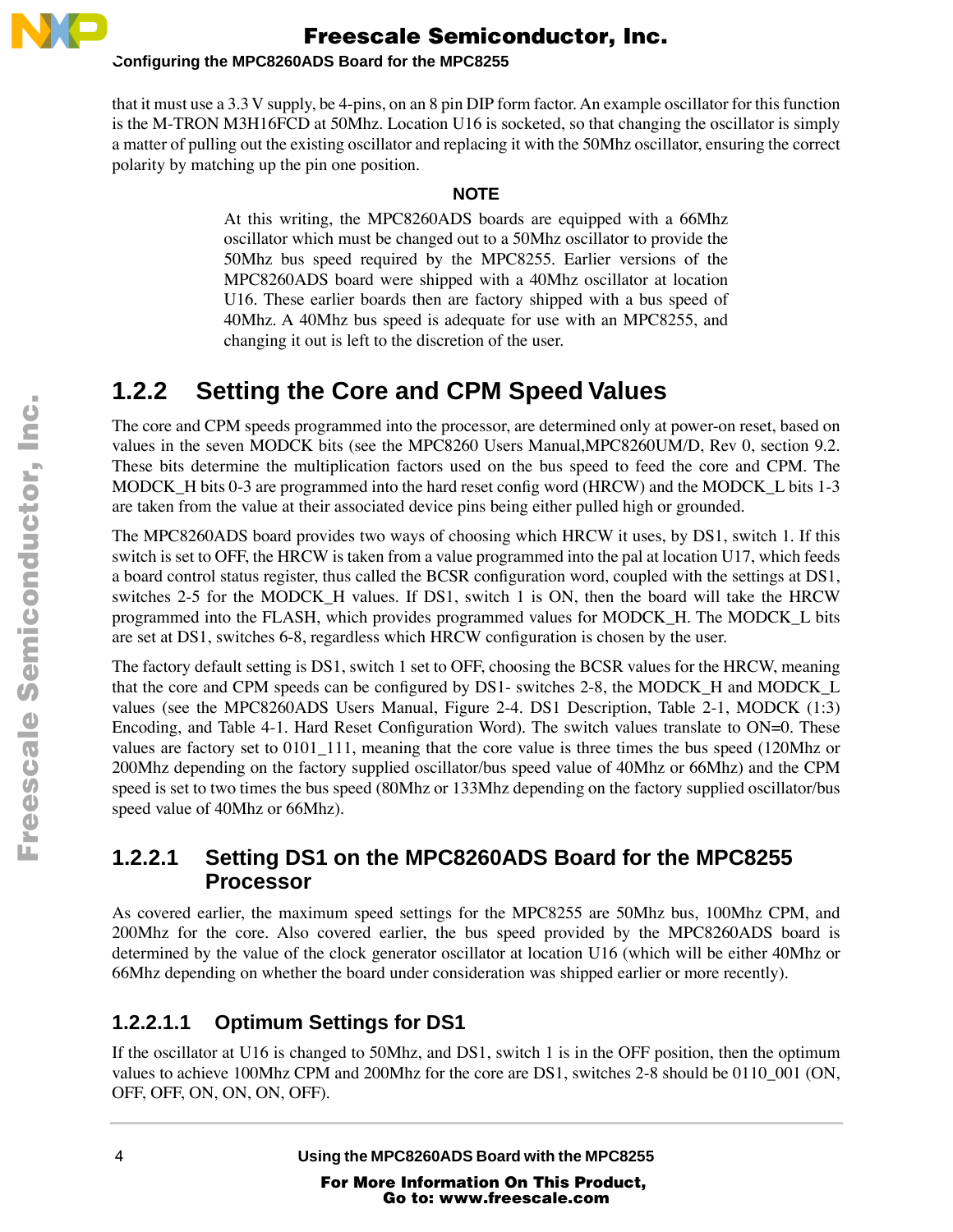

**Configuring the MPC8260ADS Board for the MPC8255**

### **1.2.2.1.2 Optimum Settings for the HRCW**

If the oscillator at U16 is changed to 50Mhz, and DS1, switch 1 is in the ON position, this fetches the values programmed at the bottom of flash, to use as the HRCW, with the final four bits of this being the MODCK\_H values. To achieve a 100Mhz CPM and 200Mhz core speed, the final byte of the HRCW programmed into the flash should be 0x06, and DS1, switches 6-8 set to 001 (ON, ON, OFF) (see the MPC8260 Users Manual,MPC8260UM/D, Rev 0, section 9.2).

# **1.2.3 Changing out the Processor Not Necessary**

The processor resides in an Etec socket, at location U12. The MPC8260ADS board is factory shipped with an MPC8260 device in this socket. There is no need to swap this processor for an MPC8255 to do MPC8255 systems development. Using the information in section 1.1 of this application note, paying close attention to Figure 1. the MPC8260 Block Diagram and Figure 2. the MPC8255 Block Diagram, and the differences listed, systems design can proceed with the user ensuring to stay within the MPC8255 boundaries. This simply entails ensuring that only one MCC is used, and two FCCs, in system design.

## **1.2.3.1 Changing Out the Processor Anyway**

If it becomes necessary to change out the processor, these are the necessary steps and tools required. The Etec BPW480-1270-29AD01 is a PGA to BGA translational socket, where the device balls are held against socket cups by a lid secured with four screws at a very specific torque, 7 cN/m or 10 ounce/inches. An example of a suitable torque screwdriver to use is the Stanley Proto Industrial Tools 6104. Put the new device in the socket and move it gently with your fingertips until it settles into the balls. Hold the processor in place while lowering the top down over it. Hold the top gently in place and start the screws in with your fingers and hand-tighten as far as possible. Then, use the torque wrench, preset to 7 cN/m or 10 ounce/inches, and go in criss-cross pattern until all four screws give way to the torque wrench. Try some known good test code on the board to ensure success. NEVER OVER-TORQUE THE SCREWS, AS DAMAGE TO THE SOCKET OR DEVICE MAY RESULT.

## **1.2.4 Using Third-Party Developer Debuggers with the MPC8260ADS and the MPC8255 Processor**

Third party developer debuggers should work fine for systems development with the MPC8255, without modification. Their supplied MPC8260ADS configuration code provides for accesses to SDRAM, FLASH, and other MPC8260ADS board resources for worst-case timing at a 40Mhz bus speed, which was the original board configuration.

# **1.2.5 Using Freescale Example Code Written for the MPC8260 with the MPC8255**

At this writing, all example code written for the MPC8260, on the MPC8260ADS will work for the MPC8255, because only one MCC or one FCC is demonstrated. The remainder of the two devices are identical. Also, these code examples were developed for a 40Mhz bus speed, 80Mhz core, and 80Mhz CPM, which is well within the speed maximum for the MPC8255. This example code is found by going to the URL at http://www.mot.com, then performing a search for the MPC8260 processor